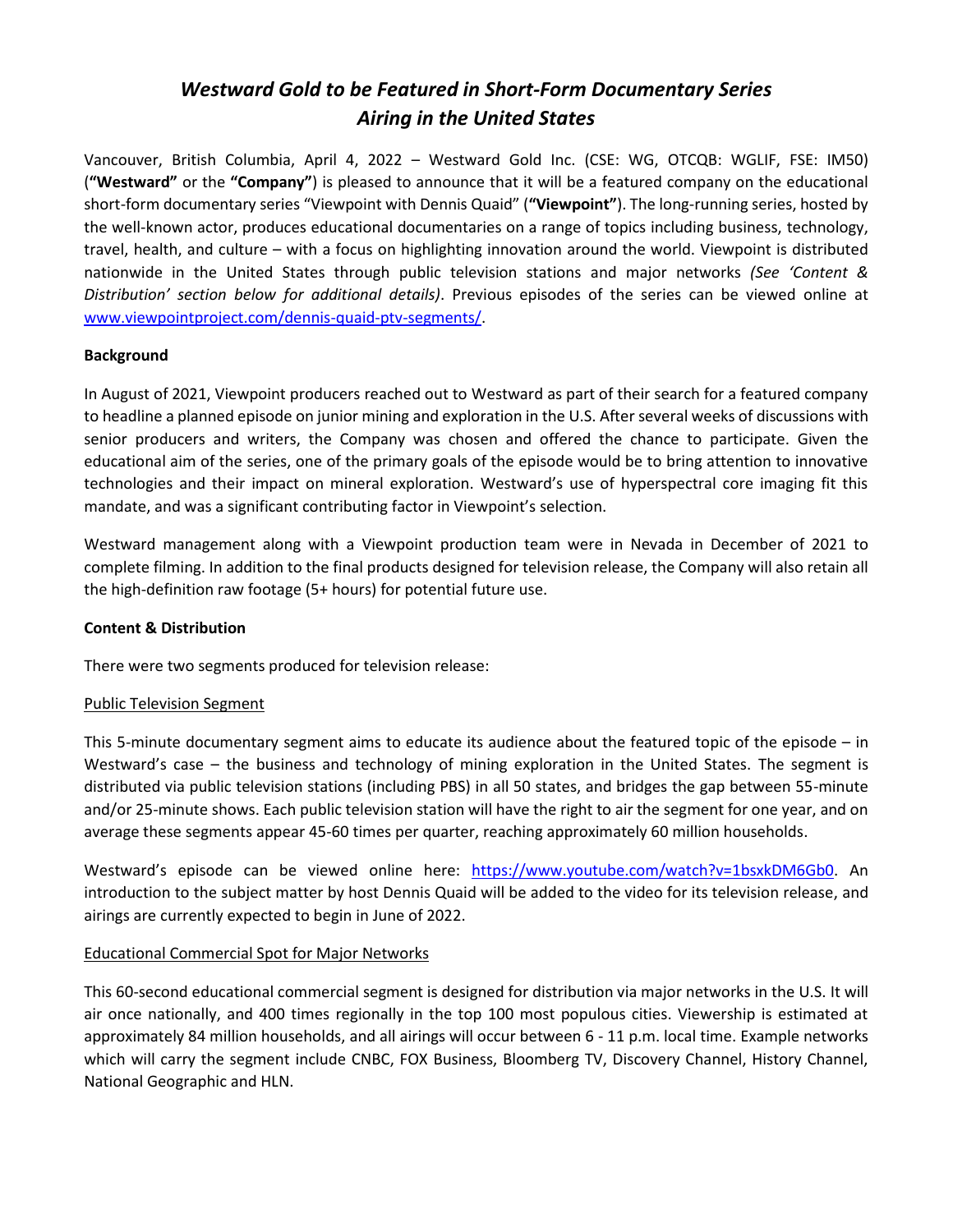Westward's 60-second segment can be viewed online here:<https://www.youtube.com/watch?v=S2v1tNGP6fI> and airings are currently expected to begin in June of 2022.

Colin Moore, President and CEO of Westward, noted: "We were thrilled to be selected as a featured company for Viewpoint, and it was a great experience working with their team. Despite mining's position as a vital global industry, it is often not well-understood by the public, and educational platforms such as these offer a chance to shed some light on what it is that we do. The potential for increased brand awareness for Westward in the U.S. is a welcome by-product of the broad distribution these videos will receive."

In total, Westward was responsible for paying a participation fee, and crew travel fees, for an aggregate of US\$27,900. The large majority of costs were covered through public television funding sources for the series. Viewpoint estimates that costs for a comparable, unsubsidized project (including filming, editing, airings, distribution, Dennis Quaid, ownership, licencing rights, etc.) would typically total in excess of US\$250,000.

#### **About Westward Gold**

Westward Gold is a mineral exploration company focused on developing the Toiyabe, Turquoise Canyon, and East Saddle Projects located in the Cortez Hills area of Lander County, Nevada. From time to time, the Company may also evaluate the acquisition of other mineral exploration assets and opportunities.

For further information contact:

Colin Moore President, CEO & Director Westward Gold Inc. colin@westwardgold.com Tel: +1 (647) 403 0391 www.westwardgold.com

*The Canadian Securities Exchange has neither approved nor disapproved the contents of this news release. The Canadian Securities Exchange does not accept responsibility for the adequacy or accuracy of this news release.*

*Forward-looking statements or information are subject to a variety of known and unknown risks, uncertainties and other factors that could cause actual events or results to differ from those reflected in the forward-looking statements or information, including, without limitation, the need for additional capital by the Company through financings, and the risk that such funds may not be raised; the speculative nature of exploration and the stages of the Company's properties; the effect of changes in commodity prices; regulatory risks that development of the Company's material properties will not be acceptable for social, environmental or other reasons, availability of* equipment (including drills) and personnel to carry out work programs, that each stage of work will be completed *within expected time frames, that current geological models and interpretations prove correct, the results of ongoing work programs may lead to a change of exploration priorities, and the efforts and abilities of the senior management team. This list is not exhaustive of the factors that may affect any of the Company's forward-looking statements or information. These and other factors may cause the Company to change its exploration and work programs, not proceed with work programs, or change the timing or order of planned work programs. Although the Company has attempted to identify important factors that could cause actual results to differ materially, there may be other factors that cause results not to be as anticipated, estimated, described or intended. Accordingly, readers should not place undue reliance on forward-looking statements or information. The Company's forwardlooking statements and information are based on the assumptions, beliefs, expectations, and opinions of management as of the date of this press release, and other than as required by applicable securities laws, the*